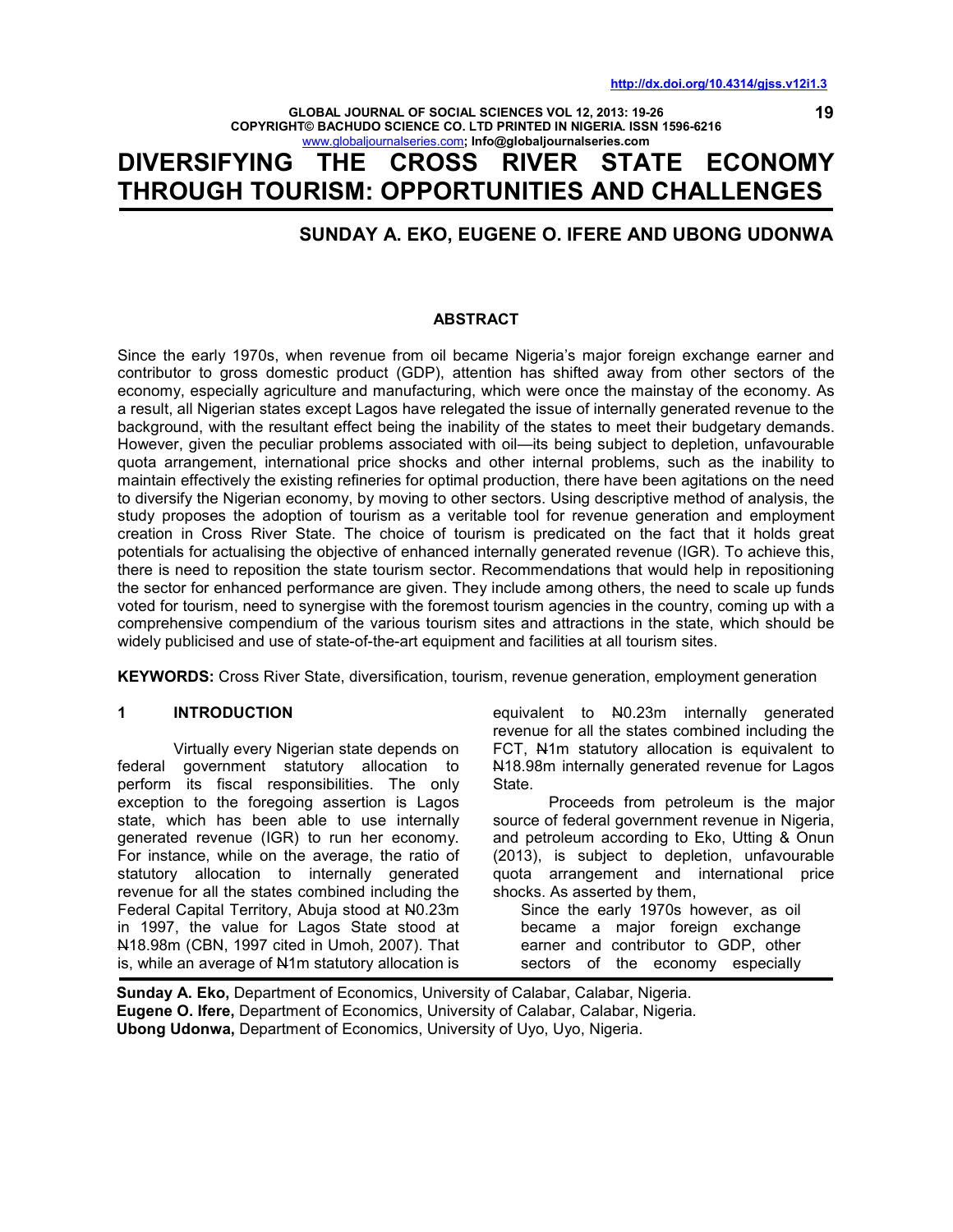agriculture and manufacturing, have been relegated to the background. The result is that the non-oil sector of the economy has stagnated, while crude revenues have not been managed effectively to stimulate desired growth levels and sustainable economic development.

 Because of the problems associated with the petroleum sector in Nigeria as reflected above, and granted that Nigeria depends mainly on revenue from petroleum, extant literature has advocated the need for the various states to venture into other sectors of the economy. Eko, Utting & Onun (2013), mentioned two of such options to include agriculture and tourism. Cross River State has great tourism potentials and has been at the forefront of tourism development in the country, though much still needs to be done in order to better position the sector for enhanced performance.

 Despite the budding potential however, there is no known study aimed at projecting the tourism sector as a possible option for diversifying the state economy vis-à-vis using it as a major revenue spinner and employment generator. Granted that tourism holds the key to economic emancipation as witnessed in some other countries, such as the United Arab Emirates (UAE), Kenya, South Africa, Malaysia, etc. and the fact that Cross River State is richly endowed with tourism sites, the authors hope to fill the existing gap by undertaking a study of tourism sector in the state, with a view to coming up with recommendations that would help in repositioning the sector for optimal performance.

## **2 Conceptual Issues**

## **2.1 Concept of diversification**

 Diversification implies "movement into new fields and stimulation and expansion of existing traditional products" (Iniodu, 1995). Diversification does not discourage specialisation, but requires that resources be channelled into the best alternative uses (Ayeni, 1987; Iniodu, 1995). In macroeconomic planning, diversification promotes growth and development through the mobilisation of savings from surplus sectors for use in the development of deficit sectors of the economy.

 Options for diversifying an economy abound, such as agriculture, entertainment, financial services, industrialisation, information

and communication technology, tourism, etc. However, there is need to exercise caution in adopting a particular option or combination of options, since due to structural differences, a model that fits a particular economy perfectly well may prove irrelevant in another. Given the current poor revenue base of Cross River State and the need to immediately diversify her economy by venturing into other sectors; this study proposes mainstreaming the state tourism sector, with the aim of using it as an income spinner and employment generator. The choice of tourism is informed by the huge potentials that it holds for diversifying the state economy.

## **2.2 Concept of tourism**

 Hunziker & Krapft (1994) define tourism as "the sum of the phenomena and relationships arising from the travel and stay of non-residents, insofar as they do not lead to permanent residence and are not connected with any earning activity." Similarly, the World Tourism Organisation (2010) defines tourists as "people who travel to and stay in places outside their usual environment for more than twenty-four hours and not more than one consecutive year for leisure, business and other purposes not related to the exercise of an activity remunerated from within the place visited."

 Various forms of tourism have been identified (Adigun & Awe, 2009), but for more clarity, the various types are further classified into two sub-types depending on either 'purpose' or 'location'/and 'nationality' of those engaging in it (Eko, Utting & Onun, 2013). Types of tourism under classification based on purpose include pilgrimage, pro-poor, eco, educational, and niche. In 1994, the United Nations in its "Recommendations on Tourism Statistics," classified tourism into three forms, namely: *domestic tourism,* involving residents of the given country travelling only within the country. *Inbound tourism,* which involves non-residents of the given country travelling only within the country and *outbound tourism,* involving residents travelling to another country.

## **3 Literature Review**

 The history of tourism as contained in Adigun and Awe (2009) dates back to the beginning of civilisation. During that time, wealthy people travelled great distances to great buildings or other works of art, to learn new languages, to experience new cultures, and to taste new cuisines. Chief among these travellers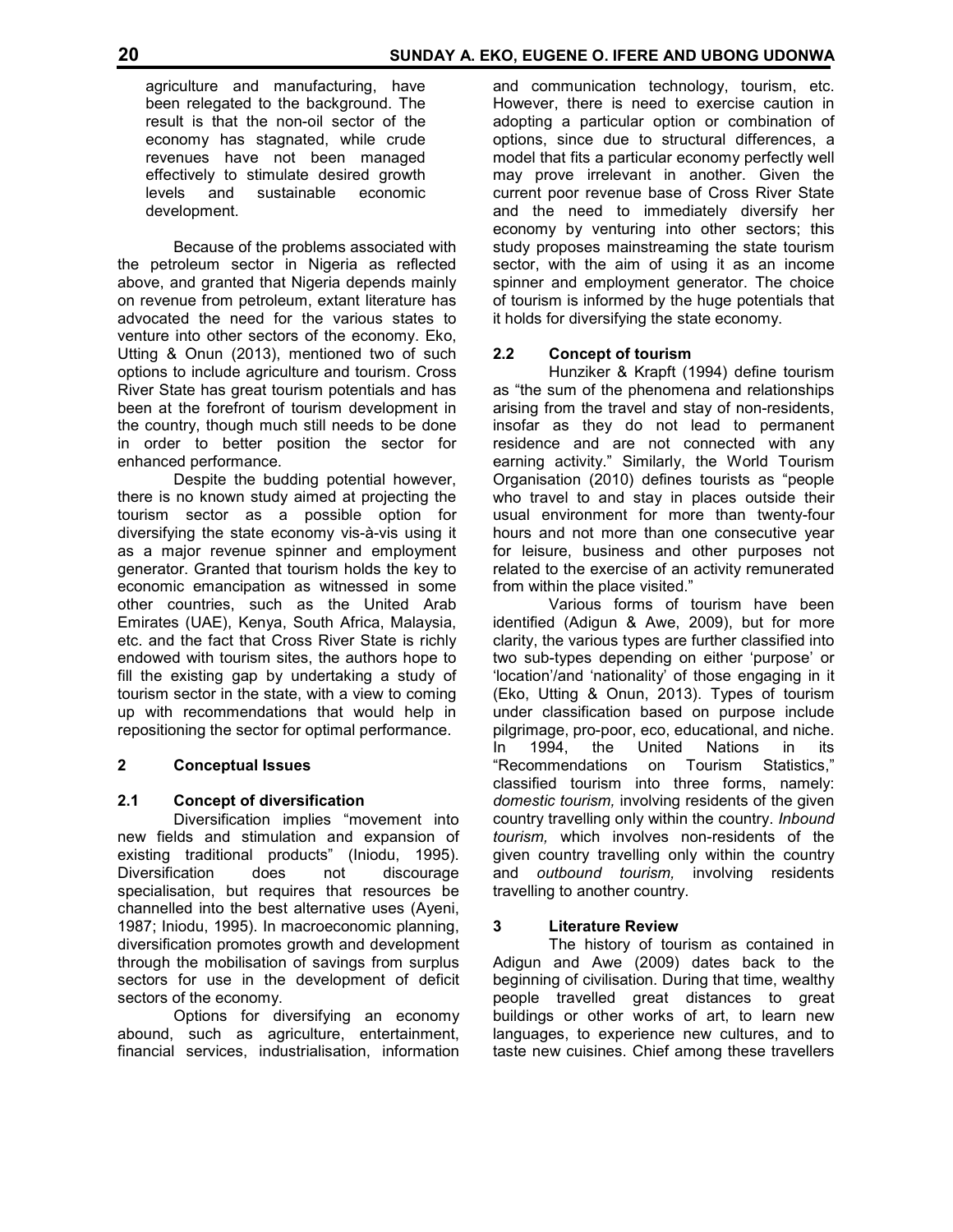were the Romans, who are said to have travelled to a particular resort called 'Baiae' in Rome. Tourism has gained prominence in recent times, with 17 countries of the world today, using it as their major source of income. As reported by the World Tourism Organisation (WTO, 2010), there were over 922 million international tourist arrivals in 2010, with a growth rate of 1.9% compared to 2009. The report also presented the following ten countries as the most visited from 2006 to 2010 by the number of international travellers: France (312.2m), Spain (226.1m), United States (219.8m), China (208.5m), Italy (170.7m), United Kingdom (119.7m), Germany (97.1m), Turkey (91.6m), Mexico (86.9m), and Malaysia (84.2m). Tourism accounts for one-third of world service trade and employs one in ten workers worldwide (i.e. 10.7%) of global labour force (WTTC, 2002).

 African countries are yet to explore their tourism potentials. In spite of the various tourism sites available in Africa, many African countries have not been able to develop such sites to meet international standards that would lure tourists into such countries. However, a few have been able to position themselves on the world tourism map, by developing their natural and man-made attractions and have begun to enjoy benefits accruable from tourism such as foreign exchange, employment, etc. Some of these countries include Kenya, South Africa, the Gambia, the Republic of Senegal, Egypt, Republic of Tunisia, Central African Republic and Morocco. For instance, in Kenya, earnings from tourism accounts for the second largest source of foreign exchange revenue, with the number of tourists in 2010 alone being as high as about 1,095,945 persons and about Kshs73.68 billion as revenue. Tourism is equally the second largest foreign exchange earner for Gambia, the smallest country in West Africa (in terms of size). By 1988/1989, about 112,389 tourists visited Gambia; the country employed the services of about 7,000 people and generated about D70.9 million. A survey by WTTC (2010) revealed that the amount is likely to jump to \$172.4 million in 2018.

 Like some other countries, Nigeria has made tremendous effort towards tourism development. As contained in the official website of the Nigerian Tourism Development

Corporation (NTDC), states that are at the forefront of tourism development include Cross River, Lagos, Bauchi, Plateau, Ogun and the Federal Capital Territory (Abuja).

#### **3.2 Efforts towards tourism development in Cross River State**

 The drive towards a robust tourism industry in Cross River state derives from the country's National Policy on Tourism, which came into force in 1991. Encapsulated in the policy is the desire to make Nigeria a preferred tourism destination in Africa (FRN, 1991). On a narrower basis, the policy aims at generating income, foreign exchange, creating employment<br>for teaming unemployed vouths. overall for teaming unemployed youths, development (especially of the rural areas), uniting the country and above all educating the people. The hallmark of tourism development in Cross River State is the establishment of the Cross River State Tourism Bureau and the State Carnival Commission.

 Effort by Cross River State towards tourism development became intensified in the wake of Donald Duke's administration in 1999, when the tourism sector was identified as one of the flagships for the socio-economic development of the state. That administration was able to identify tourism as holding great potentials for driving other sectors of the state economy. Accordingly, since its inception, the sector began to receive unprecedented investments. Some of the achievements of Duke's administration include among others, the following:

- i upgrading to international standards, the Obudu Ranch in Obudu L. G. A.;
- ii upgrading to international standard the Marina Resort in Calabar;
- iii installation of a cable car at Obudu Ranch Resort;
- iv construction of the Bebi Airstrip in Obanliku L. G. A.;
- v construction of the Tinapa Business/Holiday Resort in Calabar;
- vi bringing on board the popular Calabar Christmas Carnival;
- vii establishment of the Cross River State Tourism Bureau; and
- viii establishment of the carnival commission.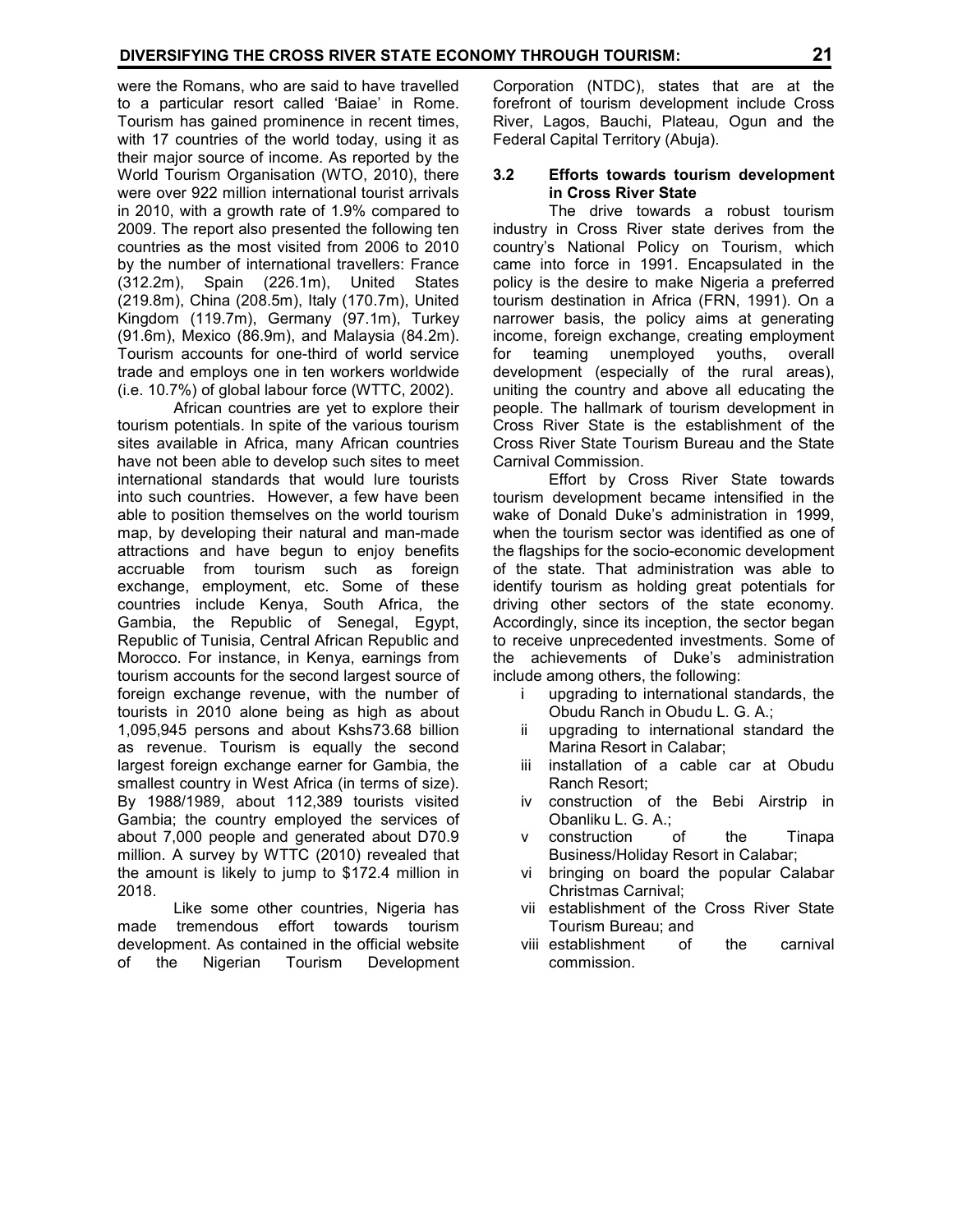# **3.3 Major tourism sites in Cross River State**

Tourism sites abound in Cross River State. Outlined below are some of them.

## **Table 1:** Major tourism sites in Cross River State

| S/<br>N                 | <b>Tourism Attraction</b>                      | Location                                                                 | <b>Brief Description</b>                                                                                                                                                                                                                                                                                                                                                                                                                                                                                                                                        |  |  |  |
|-------------------------|------------------------------------------------|--------------------------------------------------------------------------|-----------------------------------------------------------------------------------------------------------------------------------------------------------------------------------------------------------------------------------------------------------------------------------------------------------------------------------------------------------------------------------------------------------------------------------------------------------------------------------------------------------------------------------------------------------------|--|--|--|
| $\mathbf{1}$            | Afi Mountain Nature<br>Reserve                 | Obudu LGA                                                                | One of the last remaining reserves and tropical rain<br>forests in West Africa; houses Africa's longest<br>canopy walkway.                                                                                                                                                                                                                                                                                                                                                                                                                                      |  |  |  |
| $\overline{\mathbf{c}}$ | Agbokim Waterfalls                             | Etung LGA                                                                | Seven-stream waterfalls with scenic splendour                                                                                                                                                                                                                                                                                                                                                                                                                                                                                                                   |  |  |  |
| $\overline{3}$          | Amazing<br>Grace<br>Marina (at Freedom<br>Bay) | Calabar                                                                  | A modern marina development complete with first<br>entertainment and<br>class world<br>leisure facilities<br>including<br>boat<br>cruise,<br>gift<br>shops,<br>hotel,<br>a<br>amphitheatre, boardwalk, museum, cinema and<br>cruise boats.                                                                                                                                                                                                                                                                                                                      |  |  |  |
| $\overline{\mathbf{4}}$ | Cable Car                                      | Obudu<br>Ranch<br>Resort,<br>Obanliku LGA                                | Longest cable car in the world, point to point                                                                                                                                                                                                                                                                                                                                                                                                                                                                                                                  |  |  |  |
| 5                       | <b>Cross River National</b><br>Park            | Made up of two<br>sectors situated<br>in Akampka and<br><b>Boki LGAs</b> | Home to diverse collection of flora and fauna, several<br>of them very rare and endangered                                                                                                                                                                                                                                                                                                                                                                                                                                                                      |  |  |  |
| 6                       | Rehabilitation<br>Drill<br>and Breeding Centre | <b>Boki LGA</b>                                                          | The flagship for wildlife rehabilitation in the region                                                                                                                                                                                                                                                                                                                                                                                                                                                                                                          |  |  |  |
| $\overline{7}$          | <b>Kwa Rapids</b>                              | Akampka LGA                                                              | popular for picnics;<br>water<br>rapid<br>A<br>provided<br>background for 2002 Miss World Swim suit shots                                                                                                                                                                                                                                                                                                                                                                                                                                                       |  |  |  |
| 8                       | Slessor's<br>Mary                              | Okoyong<br>in                                                            | Two-storey pre-fabricated building constructed about                                                                                                                                                                                                                                                                                                                                                                                                                                                                                                            |  |  |  |
|                         | Residence                                      | Odukpani LGA                                                             | 1887 (home of the female legend renowned for<br>stoppage of killing of twins in Africa)                                                                                                                                                                                                                                                                                                                                                                                                                                                                         |  |  |  |
| 9                       | Monoliths                                      | Ikom LGA                                                                 | Some of these carved stones may date back to about<br>200 AD. Students of history and arts will find these a<br>veritable goldmine                                                                                                                                                                                                                                                                                                                                                                                                                              |  |  |  |
| 10                      | <b>Obudu Ranch Resort</b>                      | Obanliku LGA                                                             | Nestling at the top of the mountain, the Obudu<br>Mountain Resort is situated on a plateau at 1576<br>metres above sea level. The temperate climate offers<br>a total contrast and welcome respite from Africa's<br>tropical heat. Idyllic tranquillity, beautiful scenery and<br>breath-taking views make it ideal for the lone<br>adventurer, families on reunion, young couple or<br>holiday group and for conferences. Recently the<br>Obudu international mountain race has attracted<br>athletes from all over the world to the resort on yearly<br>basis |  |  |  |
| 11                      | Old<br>Residency<br>Museum                     | Calabar                                                                  | Houses artefacts and monuments; many of which are<br>associated with the slave trade                                                                                                                                                                                                                                                                                                                                                                                                                                                                            |  |  |  |
| 12                      | Refome Lake                                    | Abi<br>in<br>Ebom,<br><b>LGA</b>                                         | The largest fresh water lake in Southern Nigeria;<br>central to a fishing festival which takes place<br>between March and May every year                                                                                                                                                                                                                                                                                                                                                                                                                        |  |  |  |
| 13                      | five-star<br>Some<br>Hotels                    | Calabar<br>(and<br>other places)                                         | The Transcorp hotel, the Mirage hotel, Channel view<br>hotel, Monty Suite, Axari hotel, Mega Hilton, Protea<br>hotel (at the Ranch), Amber hotel (at the Tinapa),<br>among several others                                                                                                                                                                                                                                                                                                                                                                       |  |  |  |
| 14                      | The<br>Canopy<br>Walkways                      | Obudu,<br>in<br>Obudu LGA                                                | The second and longest canopy walkway in Africa;<br>trees can be viewed from a height of 385 meters                                                                                                                                                                                                                                                                                                                                                                                                                                                             |  |  |  |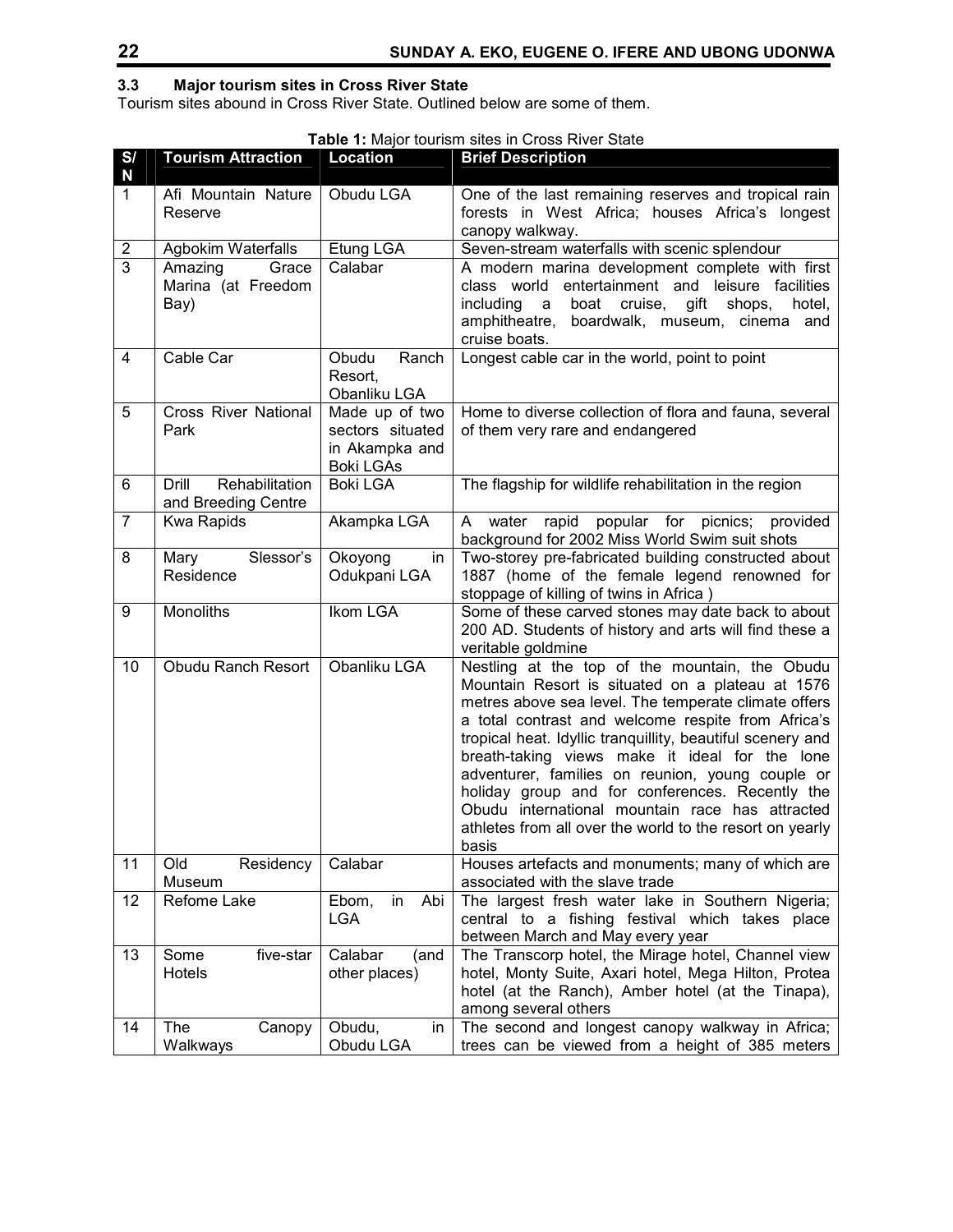|    |                                                                      |                                                                                                  | above the valleys                                                                                                                                                                   |  |  |  |
|----|----------------------------------------------------------------------|--------------------------------------------------------------------------------------------------|-------------------------------------------------------------------------------------------------------------------------------------------------------------------------------------|--|--|--|
| 15 | The Cercopan                                                         | Calabar                                                                                          | Conservative, educative and research Centre                                                                                                                                         |  |  |  |
| 16 | 'Leboku'<br><b>New</b><br>The<br>Yam Festival                        | Yakurr I<br>Ugep,<br>(with<br>LGA.<br>variants<br>in all<br>LGAs of Cross<br><b>River State)</b> | Biggest 'New Yam' Festival in Africa and a major<br>event in the Nigerian Cultural Calendar; Leboku<br>combines culture, beauty, splendour, talent and a<br>fusion with agriculture |  |  |  |
| 17 | prestigious<br>The<br>Calabar<br>annual<br><b>Christmas Carnival</b> | Calabar                                                                                          | The biggest street party in Africa, boasts of over four<br>million participants every year                                                                                          |  |  |  |
| 18 | Business/<br>Tinapa<br><b>Holiday Resort</b>                         | Calabar                                                                                          | Africa's Premier Business Resort,<br>with<br>replete<br>cinemas, a five-star hotel, shopping malls, banks,<br>conference centres, etc.                                              |  |  |  |

**Source:** Adapted from Mofinews, May-June (2005)

#### **3.4 Opportunities and Challenges**

Cross River State is blessed with myriad of tourism potentials as shown on table 1 and many opportunities are derivable therefrom. This section sheds light on tourism opportunities in the state and challenges thereof.

| <b>INDICATOR</b>                 |           | 2009      | 2010      | 2011      | 2012      |
|----------------------------------|-----------|-----------|-----------|-----------|-----------|
| % of Agricultural expenditure    | 1.7       | 1.6       | 2.1       | 2.4       | 2.6       |
| to total Budget size             |           |           |           |           |           |
| Total no of tourists into the    | 1,070,000 | 1,229,000 | 1,400,000 | 1,500,000 | 1,550,000 |
| state                            |           |           |           |           |           |
| Total no of persons employed     | 3,585     | 3,157     | 3,900     | 4,000     | 4,050     |
| in the tourism industry          |           |           |           |           |           |
| % contribution of tourism to     | Na        | 10        | 30        | 35        | 40        |
| <b>Gross State Product (GSP)</b> |           |           |           |           |           |
| % of tourism expenditure to      | 1.4       | 1.1       | 1.1       | 1.1       | 1.1       |
| total budget size                |           |           |           |           |           |
| % of education expenditure to    | 14.4      | Na        | 12.0      | 11.0      | 10.0      |
| total budget size                |           |           |           |           |           |
| % of works and transport         | 32.6      | 52.6      | 21.9      | 20.0      | 20.0      |
| expenditure to total budget      |           |           |           |           |           |
| size                             |           |           |           |           |           |
| % of health expenditure to       | 8.1       | 5.0       | 5.0       | 4.5       | 3.5       |
| total budget size                |           |           |           |           |           |

**Table 2:** Selected macroeconomic indicators in Cross River State

**Source:** CRS Economic Performance Review, 2012 **Note:** Na = Not available, GSP = Gross State Product

 Some macroeconomic indicators that would aid us in exploring some of the opportunities and challenges of tourism development in the state are presented in Table 2. In line with the national policy on tourism, opportunities available in the tourism sector include but not limited to the following:

employment generation, income generation, infrastructural development, especially in local areas, improved social and cultural ties and a reduction in dependence.

 The table reveals that a total number of 1,070,000 tourists entered the state in 2008. The number of tourists continued to soar, with the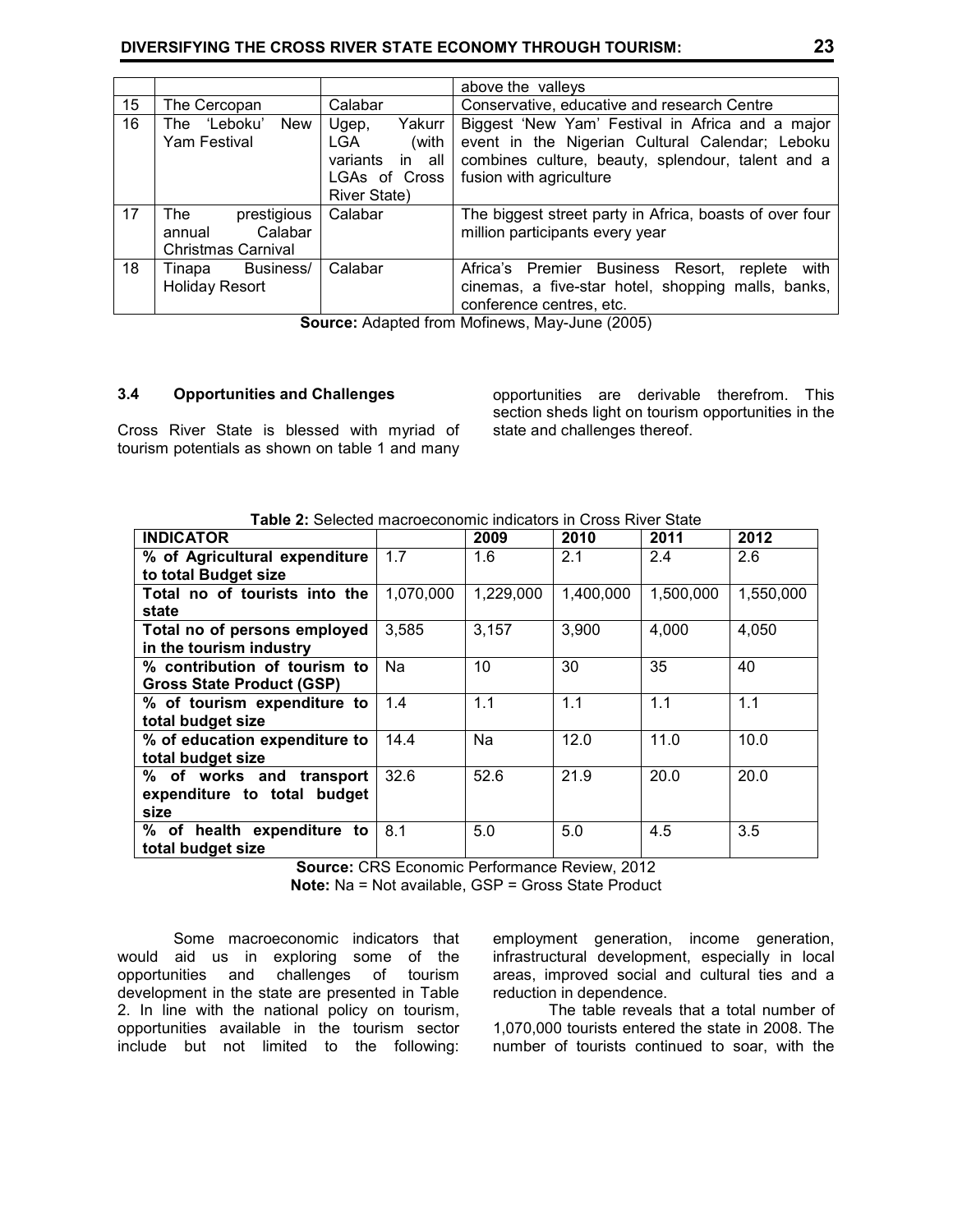figures for 2009, 2010, 2011 and 2012 being 1,229,000; 1,400,000; 1,500,000 and 1,550,000, respectively. This influx implies increased business opportunities and higher profit margins especially for those in the hospitality industry as tourists are known to engage in high patronage. In 2009 alone, attendees direct spending during the Christmas carnival/Calabar festival amounted to N22,853,300 while the estimated number of visitors stood at 613,800 (CRS, 2012).

 Employment generation is another benefit derivable from tourism. Row 5 of table 2 gives the number of people employed in the industry between 2008 and 2012. The value for 2008 stood at 3,585 persons and reduced to 3,157 in 2009 before increasing to 3,900 in 2010. The figure stood at 4,000 and 4,050 for 2011 and 2012 respectively. The drop in the 2009 value may not be unconnected with the revenue shortfall brought about because of the oil wells effect. In line with economic theory, employment raises income for people, reduces dependence on those working and increases investment. Increased investment is predicated on the fact that part of earned income could be invested. This in turn results in increased revenue for government.

 Annual contributions of the sector to the state gross state product (GSP) in percentage from 2009 to 2012 stood at 10; 30; 35 and 40 respectively. Other contributions of the sector to the state economy are in the areas of infrastructural development, especially in rural areas, where most of the tourism sites are located, and exchange of social and cultural ideas between host communities and those visiting such sites. A typical example is during the 2012 Calabar Carnival/Christmas Festival where some international attendees from Brasil, the Caribean, etc. came with their own bands hence giving that year's carnival a special touch. In spite of the above highlighted opportunities however, the sector is faced with several challenges.

**3.5 Factors militating against large-scale tourism development in Cross River State** 

Several factors (challenges) are responsible for poor performance of the tourism industry in Cross River State. Some of the factors include the following:

i Problem of funding: Establishment of facilities and infrastructure such as roads, hospitals, hotels, potable water, electricity, airports, etc., in and around  tourism sites have been inadequate in Nigeria and the state in particular owing to very meagre resources often voted for tourism development. This is reflected in table 2, where government expenditure is skewed towards other sectors of the economy such as health, education, etc. at the expense of the tourism sector. While agriculture, education, works and transport and health sectors share of GSP in 2012 stood at 2.6, 10.0, 20.0 and 3.5% respectively, the tourism sector received a paltry 1.1%. Added to this, is the inadequate private sponsorship for tourism events (CRS, 2010). These have a negative impact on the overall development of tourism in the state.

ii Poor publicity: Inadequacy of efficient publicity to keep both national and international tourists abreast of existing tourist destinations, keep prospective tourists away. For instance, a survey carried out by the Cross River State Tourism Bureau in 2009 reveals that 32% of tourists got information about tourist destinations in the state through television as against 44% who got such information through word of mouth. This means that not much has been done in the area of publicity.

iii Tourism can bring about increased competition for limited resources such as water and land, resulting in land degradation, loss of wildlife habitats and deterioration of scenery.

iv Many jobs in the tourism industry are poorly remunerated. This is a peculiar problem in Cross River State, where tourism experts move to other areas in pursuit of greener pasture, and where the local workforce lacks the skills to fill available positions.

v Fear by tourists (especially foreign tourists) of infection by some tropical diseases e.g. malaria and sleeping sickness, also militates against tourism development in the state.

vi Poor Participation by non-residents: Attendees and participants at the state tourism programmes were largely residents, their family members and friends while the number of non-resident vacation tourists is very low. In 2010, 85% of visitors were Nigerians while 15% were foreigners (CRS, 2010).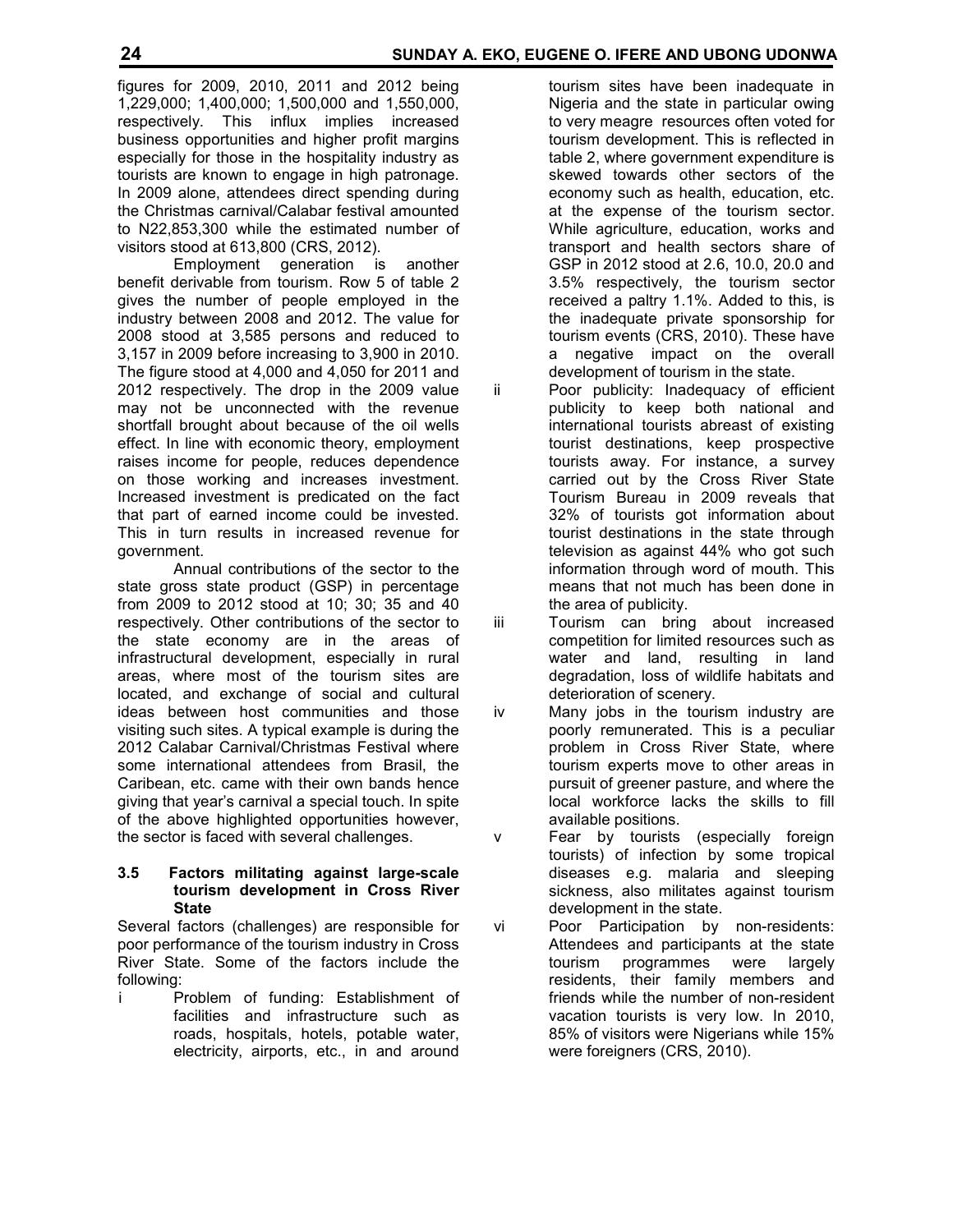## **4.1 CONCLUSION**

Consequent upon the discovery of oil in large quantities in Nigeria, other sectors of the Nigerian economy, particularly agriculture and manufacturing, which were hitherto the major contributors to GDP and employment generation, have been relegated to the background and attention shifted to the oil sector. However, the petroleum sector is replete with problems such as unfavourable quota arrangement, international price shocks, and internal problems such as the inability to effectively maintain the existing refineries for optimal output. Above all, oil is subject to depletion. The resultant effect of this is that, exception of Lagos State; the various Nigerian States have not been able to meet up with their fiscal responsibilities as allocation from statutory sources (federal allocation), have proven inadequate over the years. The case of revenue shortfall is even more pathetic in Cross River State, given the recent oil wells issue.

Because of the foregoing, there have been agitations on the need for Nigeria and indeed the various states to diversify their economies by venturing into other sectors with a view to enhancing internally generated revenue, employment generation, etc. Aware that tourism holds great potential for achieving the above gains in the state—as could be seen in the various tourism sites dotted across the state, the Cross River State government has made tremendous effort towards repositioning the sector for enhanced performance. However, tourism indicators explored showed that several factors such as poor funding, inadequate publicity, increased competition for existing infrastructure and facilities, poor remuneration of tourism workers, poor participation by nonresidents among others, militate against the sector, thereby reducing the successes recorded so far.

For tourism to be adopted as tool for effectively diversifying the Cross River State economy, the problems militating against its smooth operation have to be addressed first. Thus, drawing from the implications of this study, the following recommendations are put forth for policy.

i. Funds voted for tourism should be scaled up. Such upscale of funds would help in bringing about more research into new tourism activities, with a view to incorporating the outcome of such  researches into existing activities, with a view to expanding existing tourism activities in the state. More so, it would aid in enhancing the remuneration of personnel working in the tourism industry. This would engender better service delivery within the sector and would go a long way in curbing the human capital flight inherent in the industry.

- ii. Steps should be taken by the foremost tourism agency in the state, the Cross River State Tourism Bureau in conjunction with other state agencies involved in tourism development, to come up with a comprehensive compendium of the various tourism sites and attractions available in the state, and such sites should be given wide publicity both domestically and internationally, using the internet, various Nigerian embassies and high commissions, as well as other means of information dissemination.
- iii. Infrastructural facilities such as hotels, roads, etc. and equipment around tourism sites and their appendages should be vigorously updated and packaged to meet international standards. Such infrastructure and facilities should be increased to check the problem of increasing competition for them, which is often brought about by influx of tourists.
- iv. Personnel involved in the business of tourism (especially tourism experts) should be well remunerated in order to reposition them for better services in the industry.
- v. Vigorous research into contemporary tourism attractions should be carried out and subsequently incorporated into existing ones, to avoid saturation.
- vi. Government and other stakeholders should carry out periodic aerial spraying of tourism sites and their environs to help attenuate the problem of tropical diseases such as malaria, etc.
- vii. Need to synergise with other tourism agencies both nationally and internationally such as the World Tourism Organisation (WTO), Nigerian Tourism Development Corporation (NTDC), the Federal Ministry of Culture and Tourism,